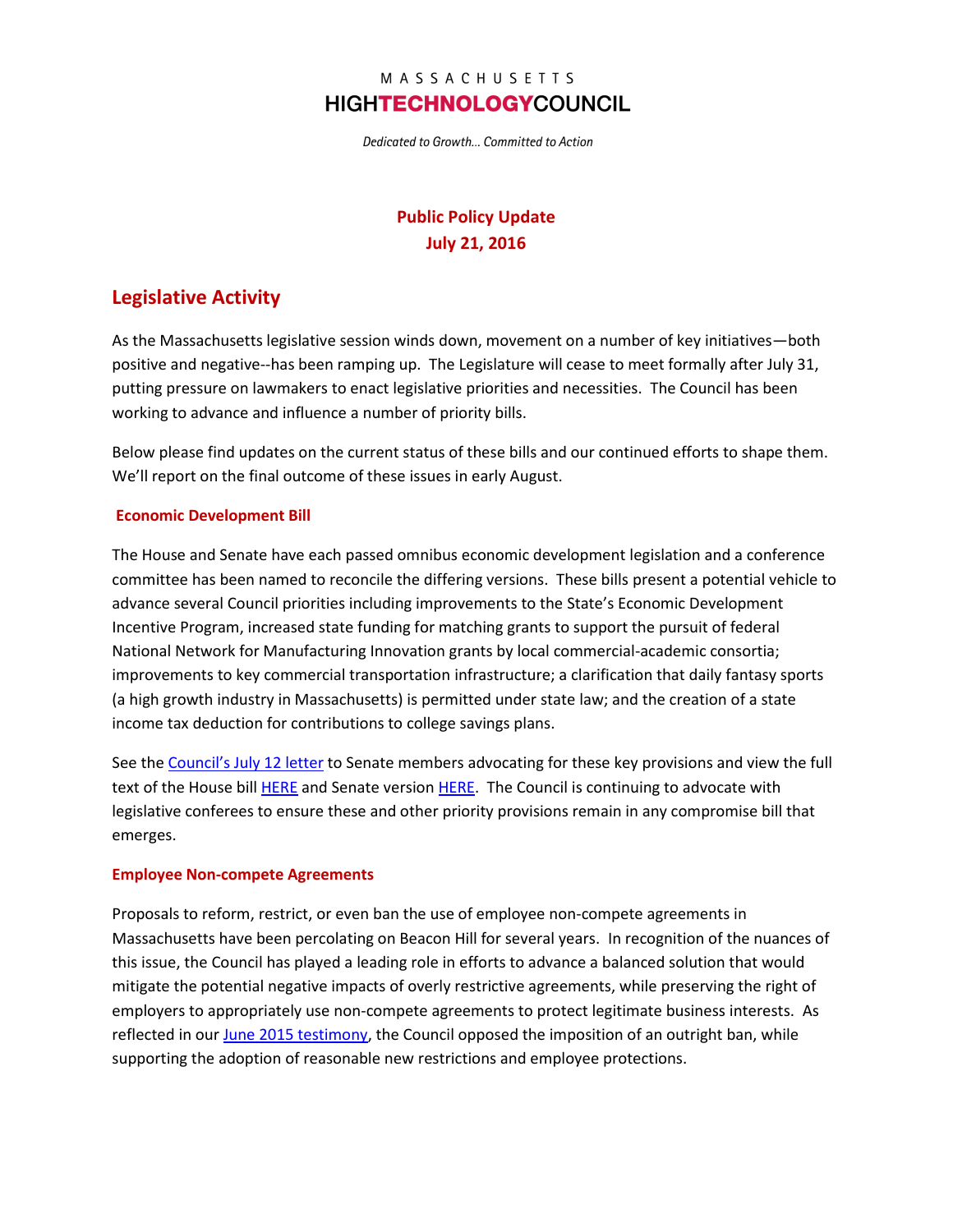The House and Senate have recently passed widely varying versions of non-compete legislation. (See the House bill [HERE](https://malegislature.gov/Bills/189/House/H4434/History) and Senate versio[n HERE.](https://malegislature.gov/Bills/189/Senate/S2418/History)) The House version of the bill includes significant new restrictions and employee protections and is poised to have significant support from the state's larger business groups as a reasonable compromise.

The House bill would:

- Limit the duration of any non-compete agreement to 12 months;
- Condition enforcement of a non-compete on the ongoing payment of at least 50% of prior salary ("garden leave") or other mutually agreed upon compensation;
- Prohibit the enforcement of a non-compete against certain employees, including any employee who is: laid off or terminated without cause; under 18 years of age; "nonexempt" under FLSA; and
- Expressly permit judges to reform or "blue pencil" a non-compete agreement in dispute, consistent with current law.

The Council recently joined with several other leading business groups to encourage the Senate to adopt legislation similar to the House. (See our joint letter to the Senate [HERE.](http://www.mhtc.org/wp-content/uploads/2016/07/Business-Coalition-Letter-to-Senate-on-Non-Compete-Legislation_07132016.pdf)) Unfortunately, the Senate passed a far more extreme bill which would:

- Limit the duration of any non-compete agreement to just 3 months;
- Condition enforcement of a non-compete on the ongoing payment of at least 100% of prior salary ("garden leave") or other mutually agreed upon compensation of equal value;
- Prohibit the enforcement of a non-compete against certain employees, including any employee who is: laid off or terminated without cause; under 18 years of age; "nonexempt" under FLSA; or earns less than 2 times the average state wage; and
- Eliminate provisions of existing law which would allow a judge to reform or "blue pencil" a noncompete agreement in dispute.

The Senate bill has raised significant concerns among Council members and the broader business community and has been described as "worse than a ban" by several members. The Council believes that the House bill, while not perfect, is a reasonable compromise that balances the interests of various stakeholders and reflects significant input from concerned employers.

The Council is continuing to partner with other business groups to encourage members of the legislative conference committee to adopt the House bill and encourage the Governor to veto legislation that goes further. See the Council's July 19 letter to conferee[s HERE.](http://www.mhtc.org/wp-content/uploads/2016/07/Coalition-Letter-on-Non-Compete-Legislation_FINAL_07192016.pdf)

## **Gender Pay Equity**

The House and Senate have both passed legislation regarding gender pay equity. The Council has maintained a consistent position supporting strict compliance with (and strict enforcement of) existing federal and Massachusetts laws that already prohibit gender-based pay discrimination. Because of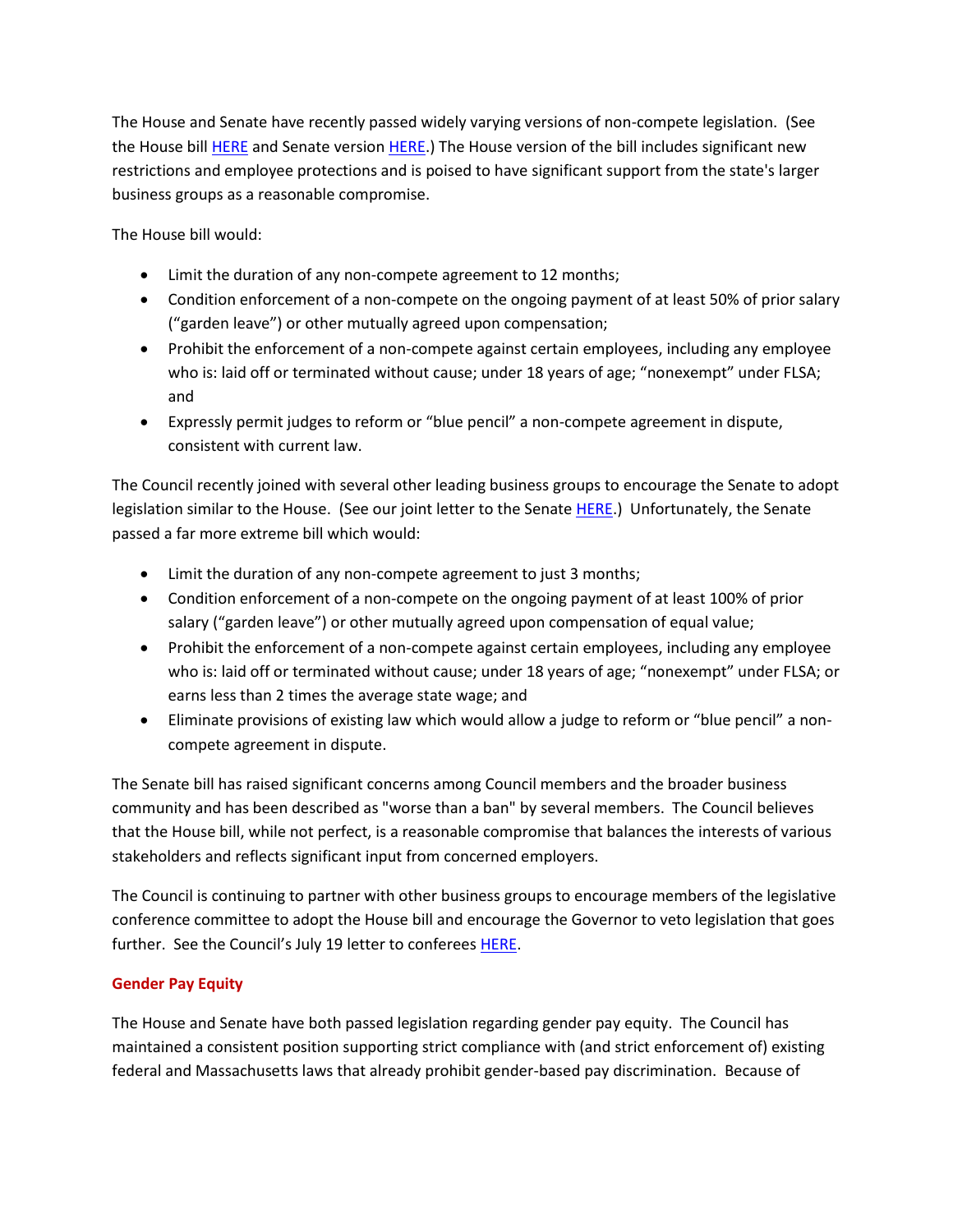these existing prohibitions, the Council believes that the legislation currently under consideration is unnecessary.

While several other business groups have expressed support for the legislation per a July 13 Boston [Globe story,](http://www.mhtc.org/equal-pay-bill-takes-another-step-toward-passing/) the Council's assessment is that this legislation provides little or no additional protection for employees but instead creates a presumption that any pay differential between employees of different genders is the result of discriminatory action by an employer. Any employer could be accused of pay discrimination and be forced to affirmatively prove that pay differentials are permitted under one of the new law's specified "safe harbors". Such a presumption would impose unfair, unnecessary and significant new risks and costs on Massachusetts employers acting in good faith and would damage the Commonwealth's competitive environment.

We appreciate the effort of legislators and other proponents and their sincere desire to address gender pay gaps. The legislation currently under consideration, however, is not the way to achieve those goals. The Council believes real and meaningful solutions to gender pay differentials cannot be limited to public policy and we are committed to supporting broader initiatives beyond statutory and regulatory changes. While it seems likely that some version of the legislation will become law, the Council is encouraging legislators to adopt the House version as the less onerous of the two bills. See the House bill **HERE** and the Senate version [HERE](https://malegislature.gov/Bills/189/House/H4509/History).

#### **Energy Costs**

House and Senate conferees are also trying to hammer out the variations between differing versions of energy legislation. According to data in the Massachusetts Technology, Talent and Economic Reporting [System \("MATTERS"\)](http://matters.mhtc.org/explore), electricity costs in Massachusetts are higher than those in 44 other states. The Council has continued to express concern that the Commonwealth's energy policy has become too focused on the expansion of renewable energy mandates and subsidies with too little attention paid to reducing costs. A recent [SJC decision](https://www.lexisnexis.com/clients/macourts/) held that existing mandates to reduce greenhouse gas emissions must be satisfied by renewable energy produced within Massachusetts. The decision has cast doubt on the potential benefits of one prominent effort to bridge the renewable-cost divide, namely proposed changes to state law that would encourage the use of lower cost hydropower from outside of Massachusetts. In [a recent letter to legislators,](http://www.mhtc.org/wp-content/uploads/2016/07/Coalition-Letter-to-Energy-Conference-Committee_07152016.pdf) the Council recently called on legislators to renew their focus on the cost side of the equation.

## **2016 Ballot Questions**

In 2015, Massachusetts citizens filed more than 30 proposed initiative petitions that would amend or create new state laws through the direct vote of the people. Over the past year, the vast majority of those proposed questions have failed to meet one or more legal requirements and have fallen by the wayside. Last week, the Mass. Secretary of State confirmed that just 4 questions have satisfied all applicable legal requirements and will appear before the voters in November.

Council members had identified several ballot questions of particular interest and concern. Below please find updates on two of those key questions that will be on the 2016 ballot.